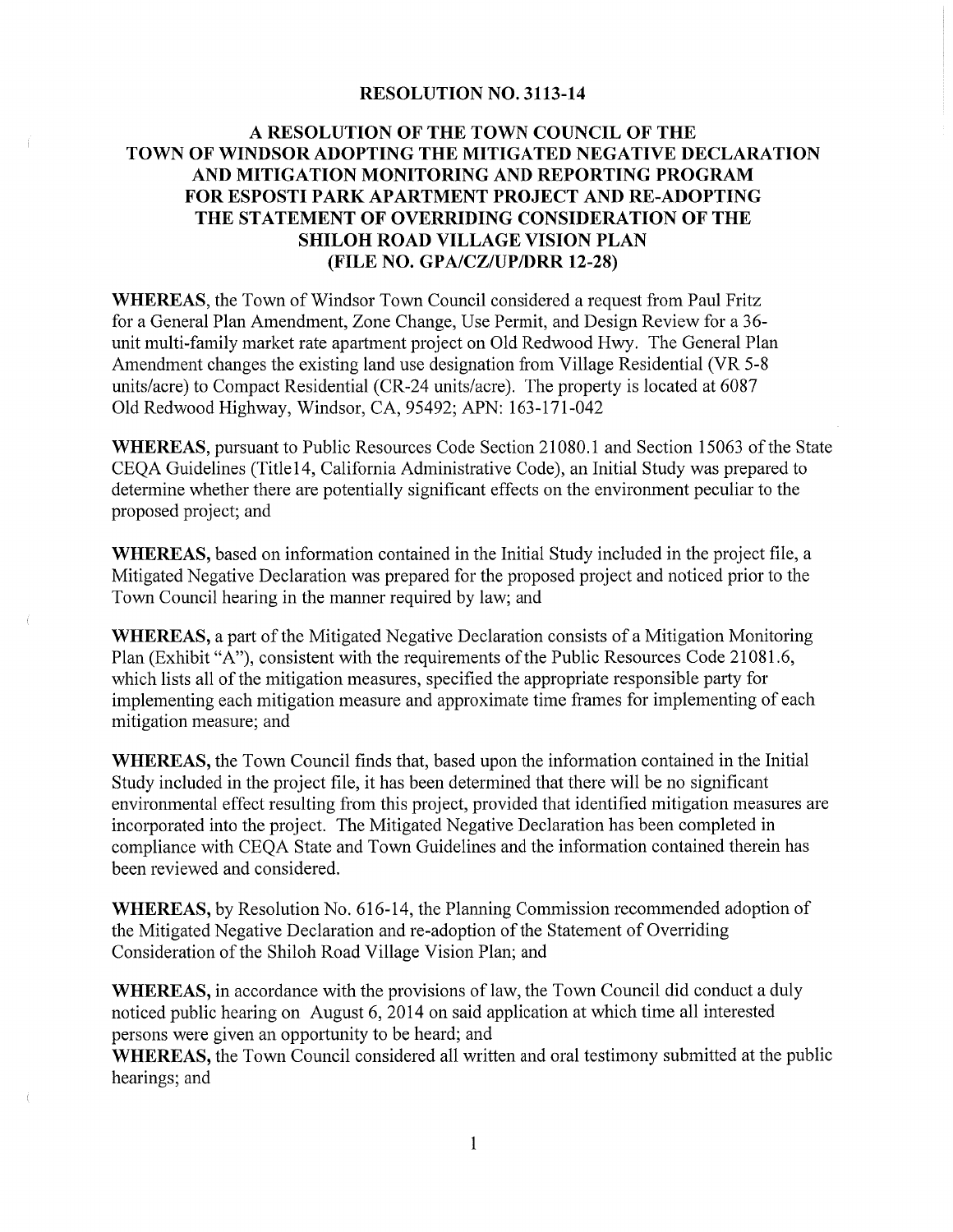**WHEREAS**, the project is located within Shiloh Road Village Vision Plan Area; and

**WHEREAS**, an Environmental Impact Report was prepared and adopted for the Shiloh Road Village Vision Plan Area: and

WHEREAS, Town Council Resolution No. 1786-05 Certified the Environmental Impact Report and included the adoption of a Statement of Overriding Considerations; and

WHEREAS, development within the Shiloh Road Village Vision Plan area carries with it unavoidable adverse impacts as set forth in the Shiloh Road Village Vision Plan Environmental Impact Report; and

**WHEREAS**, the following impacts were identified as significant and unavoidable in the Shiloh Road Village Vision Plan and apply as follows to the proposed project:

Impact 3.3-1: Aesthetic and Visual Resources: Distant Vistas. Development of the project would alter views to the foothills and mountains due to building heights.

Impact 3.3-3: Aesthetic and Visual Resources: Visual Character: Development of the project includes construction of several buildings that continue to change the character of the existing area.

Impact 3.5-1 Air Quality: Conflict with Air Quality Plan. The proposed project includes a reduction in parking spaces. Bike lanes are available along the project frontage and a public bus route runs on Old Redwood Hwy with a bus stop in the vicinity. In addition, the applicant is providing on-site bike rack parking for the tenants.

Impact 3.5.-2 Air Quality: Air Quality Violation. Conditions of approval have been incorporated into the project that require the contractor to be responsible for controlling noise, odors, dust and debris to minimize impacts on surrounding properties and roadways. In addition, Best Management Practices have been incorporated as a required condition of approval during construction.

Impact 3.5-3: Air Quality: Criteria Pollutants. See 3.5-2

**Impact 3.6-3: Noise: Increased Ambient Noise.** Acoustical Studies were prepared for the project to address acceptable noise levels. The recommendations of the studies were incorporated into the design and conditions of approval for the project.

Impact 3.7-1: Population and Housing: Population Growth. The project is for residential development, which will increase population in the area. While the project increases population it also helps meet the Town's market rate housing needs.

Impact 3.10-2: Utilities and Services Systems: Expanded Facilities. Utilities and services were reviewed as part of the project review. While construction of the project does not require an immediate expansion of facilities, it does place a new demand on the system that cumulatively with future development in the area may require expansion of facilities in the future.

Impact 3.10-5: Utilities and Service Systems: Wastewater Treatment. See 3.10-2 above.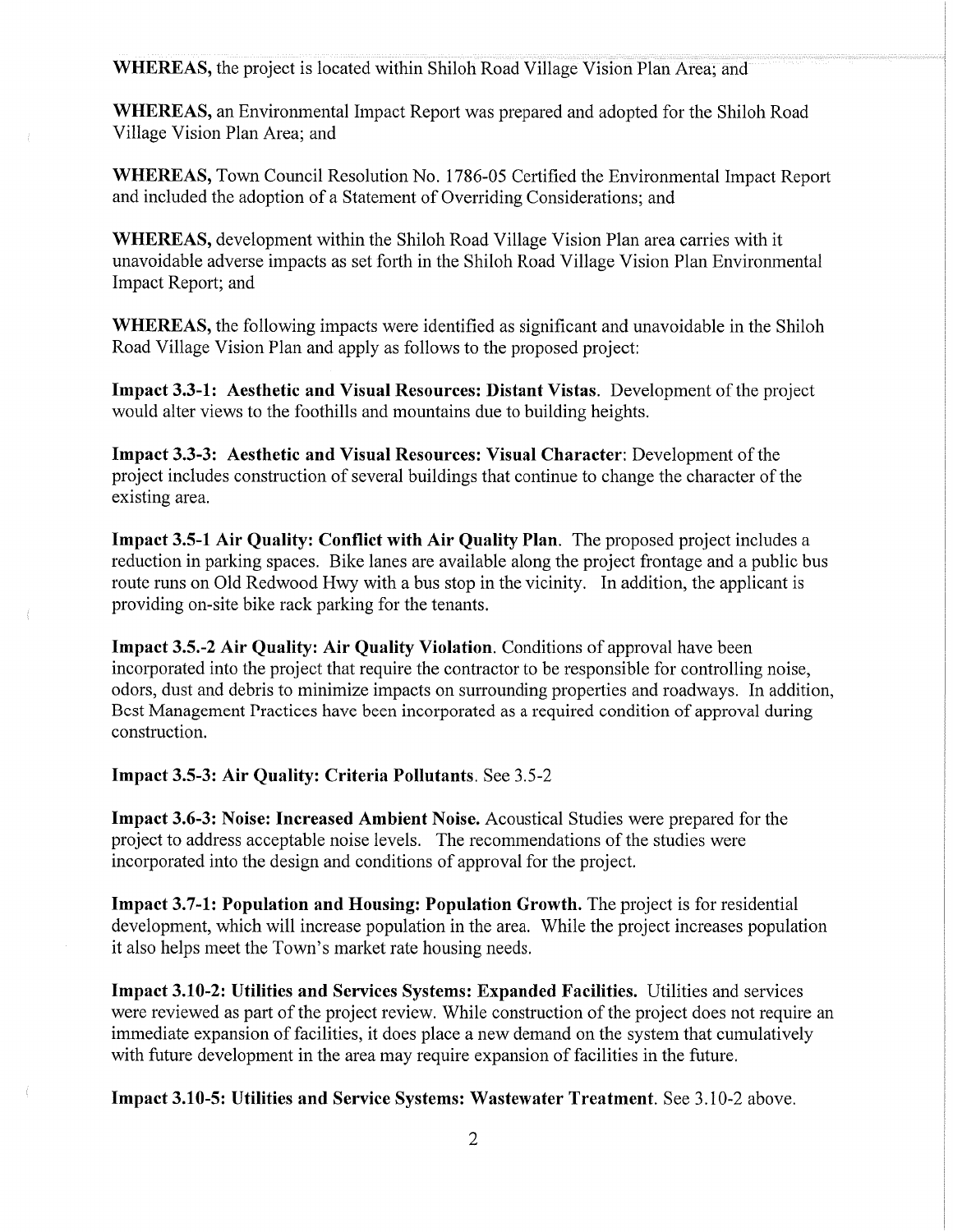Impact 3.15-3: Biological Resources: Wetlands. Biological Studies and a Wetland Delineation were prepared for the project. U.S. Army Corp determined that the wetlands were not jurisdictional. Mitigations measures have been incorporated into the conditions of approval for the project according to the Santa Rosa Plain Conservation Strategy and the US Army Corps 404 Permit requirements.

**WHEREAS, the Town Council considered the benefits of the Esposti Park Apartment project** against the unavoidable impacts identified in the Shiloh Road Village Vision Plan Environmental Impact Report and determined that, on balance, the benefits of the project outweigh the identified unavoidable adverse impacts; and

**WHEREAS, the Town Council makes the following findings relative to this project:** 

- 1. The Initial Study/Mitigated Negative Declaration have been properly prepared and circulated for public review in accordance with CEOA and local guidelines.
- 2. The Town Council has reviewed the Initial Study/Mitigated Negative Declaration and considered the document and all comments thereon before making a decision on the project.
- 3. On the basis of the whole record before it, including the Initial Study/Mitigated Negative Declaration, Statement of Overriding Considerations, and comments received thereon, the Town Council finds that project related impacts will be reduced to less than significant level, provided that mitigation measures identified in the Initial Study and Mitigation Monitoring plan are incorporated into the project approval.
- 4. The Town Council finds that the project will not result in any new significant and unavoidable impacts not previously identified in the Shiloh Vision Plan Environmental Impact Report, and that those previously identified significant and unavoidable impacts of this project and other projects consistent with the Shiloh Vision Plan will continue to be outweighed by the benefits of the Shiloh Vision Plan as specified in Town Council Resolution 1786-05.
- 5. The Initial Study/Mitigated Negative Declaration reflects the Town's independent judgment and analysis of the potential environmental effects of the project.
- 6. The proposed project has been processed in accordance with the applicable provisions of the California Environmental Quality Act (CEQA). All noticing and review periods required by CEQA and the Town of Windsor's CEQA guidelines have been satisfied.
- 7. The location of the documents that constitute the record of proceedings are available for public review during business hours at Town Hall, 9291 Old Redwood Hwy, Building 400, Windsor, CA.

**NOW, THEREFORE, BE IT RESOLVED** that the Town of Windsor Town Council, based on the above findings, hereby adopts the Mitigated Negative Declaration for the Esposti Park Apartments project.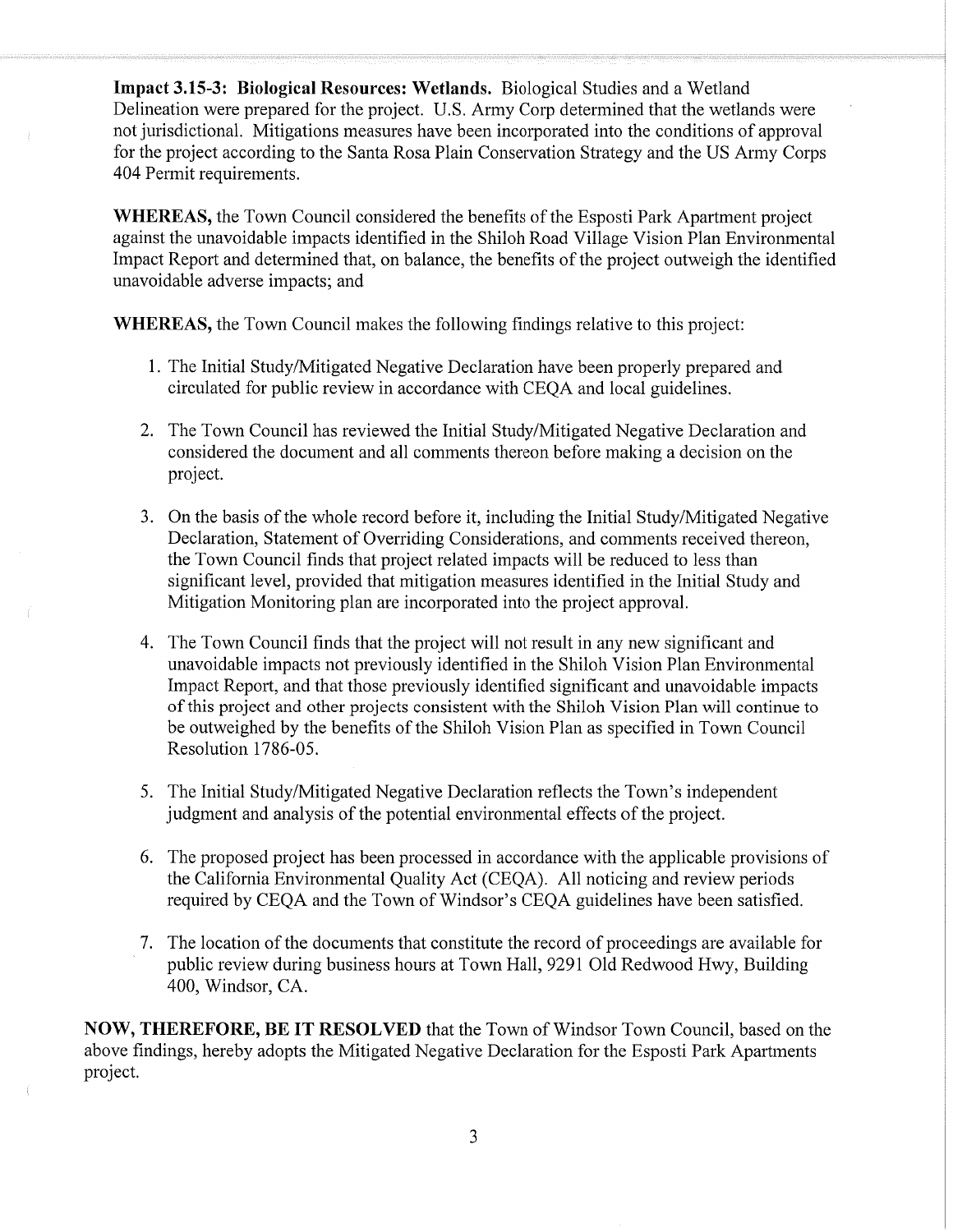NOW, THEREFORE, BE IT FURTHER RESOLVED that the Town of Windsor Town Council hereby adopts the attached Mitigation Monitoring and Reporting Program for the Esposti Park Apartments project.

NOW, THEREFORE, BE IT FURTHER RESOLVED that the Town of Windsor Town Council hereby readopts the Statement of Overriding Considerations of the Shiloh Road Village Plan.

PASSED, APPROVED AND ADOPTED this 6<sup>th</sup> day of August 2014, by the following vote:

COUNCILMEMBERS ALLEN, FUDGE, GOBLE, SALMON AND AYES: **MAYOR OKREPKIE** 

| NOES:           | <b>NONE</b> |
|-----------------|-------------|
| <b>ABSTAIN:</b> | <b>NONE</b> |
| <b>ABSENT:</b>  | <b>NONE</b> |

Jel (CS)

BRUCE OKREPKIE, MAYOR

**ATTEST:** 

**ŘÍA DE LA O. TO'** 

Attachment: Exhibit "A": Mitigation Monitoring Plan

 $\overline{4}$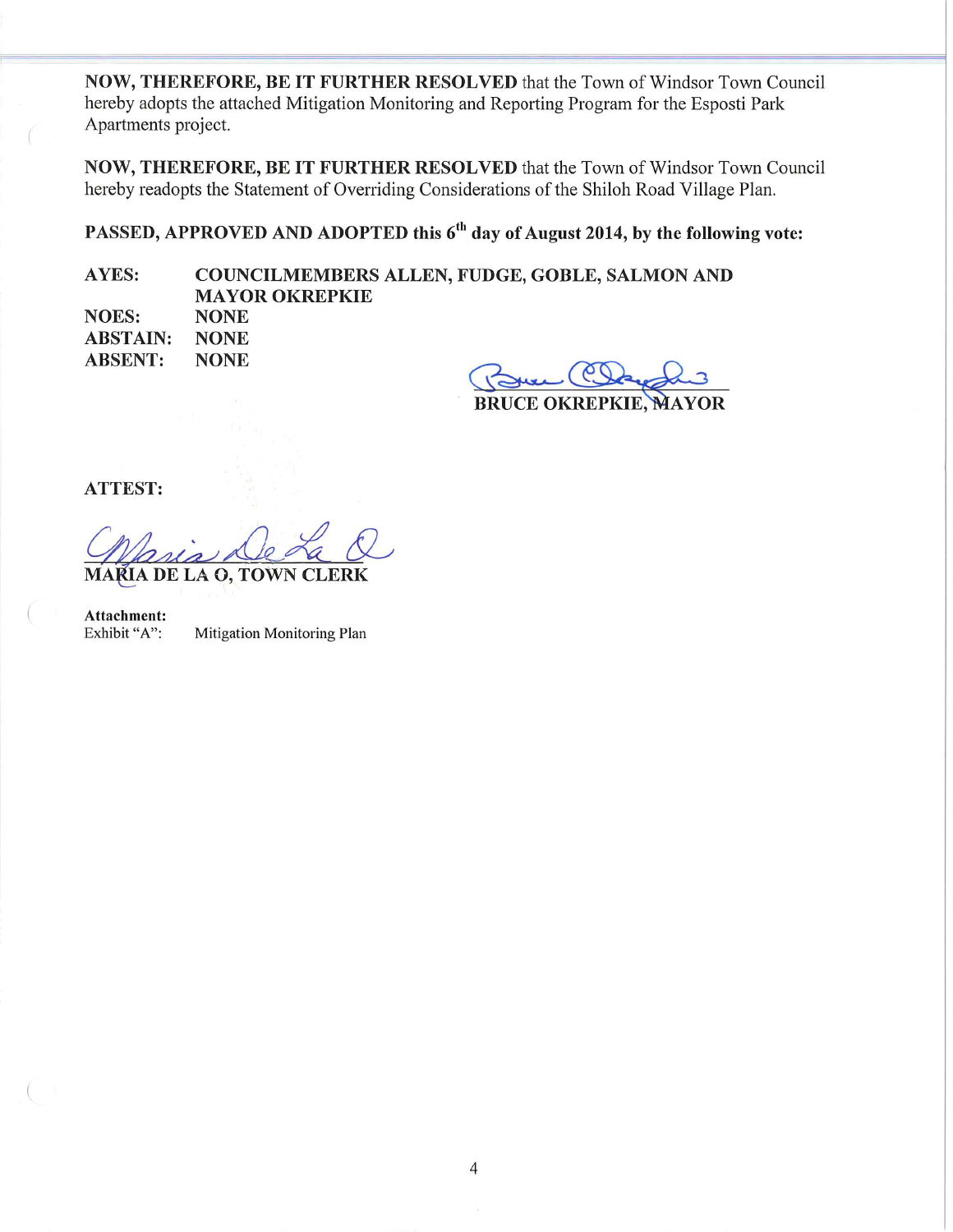## **MITIGATION MONITORING PLAN Esposti Park Apartments Exhibit "A" Resolution No.**

| <b>MITIGATION MEASURE</b>                                                                                                                                                                                                                                                                                                                                                                                                                                                                                                                                                                                                                                                                                                                                                                                                                                                                                                                                                                                                                                  |                      |                                                                    | Page 1 of 2       |
|------------------------------------------------------------------------------------------------------------------------------------------------------------------------------------------------------------------------------------------------------------------------------------------------------------------------------------------------------------------------------------------------------------------------------------------------------------------------------------------------------------------------------------------------------------------------------------------------------------------------------------------------------------------------------------------------------------------------------------------------------------------------------------------------------------------------------------------------------------------------------------------------------------------------------------------------------------------------------------------------------------------------------------------------------------|----------------------|--------------------------------------------------------------------|-------------------|
|                                                                                                                                                                                                                                                                                                                                                                                                                                                                                                                                                                                                                                                                                                                                                                                                                                                                                                                                                                                                                                                            | <b>RESPONSIBLE</b>   | <b>TIME FRAME</b>                                                  | <b>COMPLETION</b> |
|                                                                                                                                                                                                                                                                                                                                                                                                                                                                                                                                                                                                                                                                                                                                                                                                                                                                                                                                                                                                                                                            | <b>PARTY</b>         |                                                                    | <b>DATE</b>       |
| <b>Mitigation Measure #1:</b> Mitigation for the loss of wetland habitat and vernal<br>pool plant habitat can be accomplished by purchasing credits in an approved<br>wetland mitigation bank. The minimum compensation for loss of wetlands<br>would be 1:1 mitigation to impact. The total area of impact would be 0.17 acres.<br>Wetland credits are typically sold in 0.1 increments so the applicant would need<br>to purchase .2 acres to compensate for the loss of wetlands. Separate from the<br>wetland impacts is the loss of suitable plant habitat. Mitigation for the loss of<br>suitable plant habitat where no federally listed species were found is 1.5:1<br>compensation to loss. There must be at least 1:1 compensation of occupied or<br>established habitat (any combination) and 0.5:1 compensation of established<br>habitat for a total of 1.5:1 from an approved mitigation bank.                                                                                                                                               | Planning/Engineering | <b>Improvement Plans</b>                                           |                   |
| <b>Monitoring Plan:</b><br>Project conditions of approval will require proof of<br>purchase of mitigation credits in an approved mitigation bank and evidence of<br>compliance with the RWQCB permitting requirements, prior to issuance of a<br>grading permit.                                                                                                                                                                                                                                                                                                                                                                                                                                                                                                                                                                                                                                                                                                                                                                                           |                      |                                                                    |                   |
| <b>Mitigation Measure # 2:</b> The following summarized mitigation measures<br>should be followed in order to avoid or minimize impacts to passerines and<br>raptors that may potentially nest in the trees. 1. Grading or removal of nesting<br>trees should be conducted outside the nesting season, which occurs between<br>approximately February 15 and August 15. 2. If grading must occur within the<br>nesting season a pre-construction nesting bird (both passerine and raptor survey<br>shall be performed by a qualified biologist. 3. If active bird nests are observed<br>during the pre-construction survey, a disturbance fee buffer zone shall be<br>established around the nest until the young have fledged. 4. The radius of the<br>buffer zone shall be determined by a qualified biologist. 5. To delineate the<br>buffer zone, construction fencing shall be placed in the specified radius, which<br>no machinery or workers shall intrude.<br><b>Monitoring Plan:</b> Project conditions shall include the requirement to conduct | Planning             | Prior to Issuance of<br><b>Building</b><br>Permit/Grading<br>Plans |                   |
| and submit a preconstruction survey prior to the start of grading/and or<br>Mitigation shall be consistent with the Project Mitigation<br>construction.<br>identified in the Wildlife Habitat Assessment, prepared by Wildlife Research<br>Associates, dated April 2, 2013 and the amendment dated June 11, 2013.                                                                                                                                                                                                                                                                                                                                                                                                                                                                                                                                                                                                                                                                                                                                          |                      |                                                                    |                   |